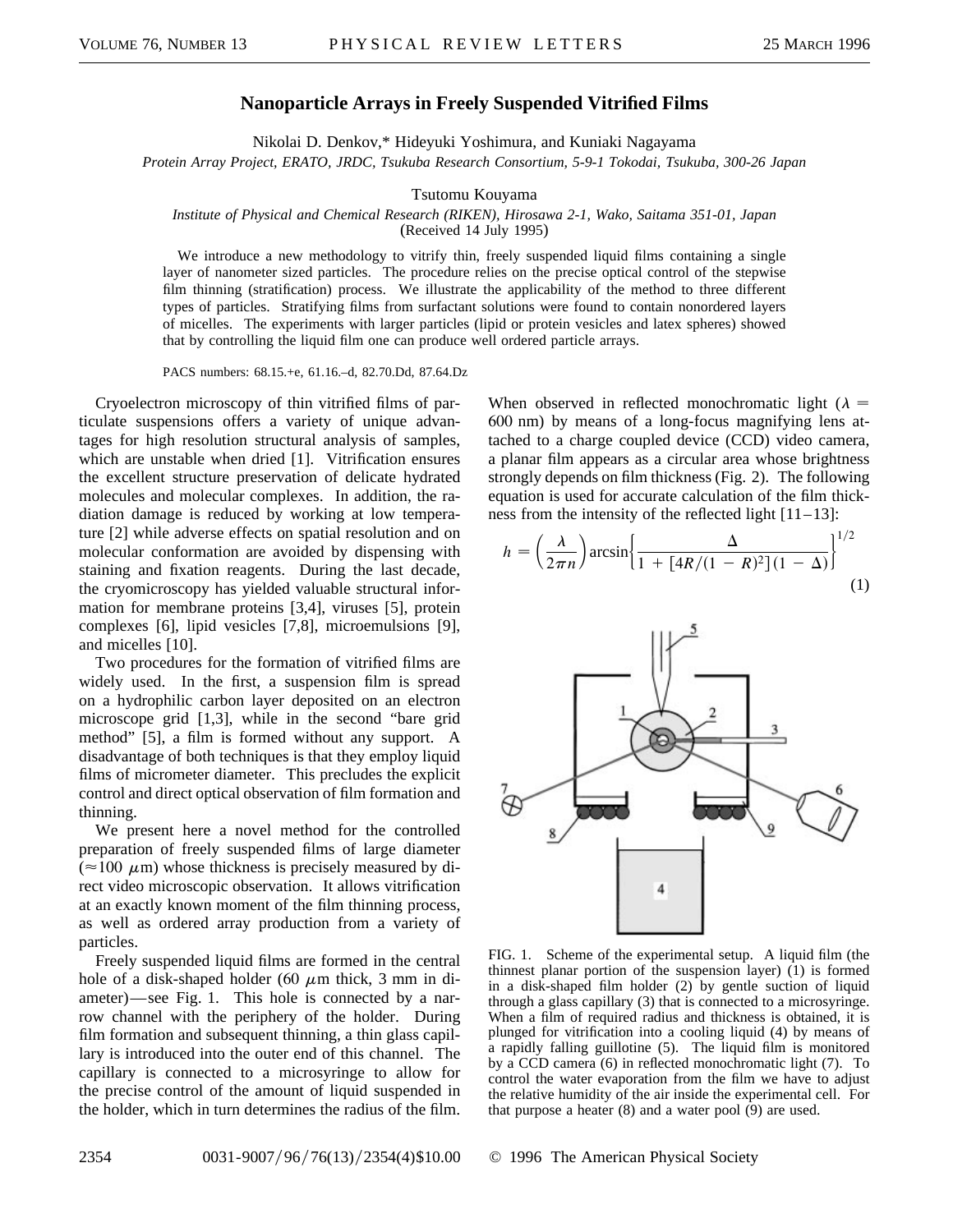

FIG. 2. (a) Photograph of a film that is undergoing stratification (stepwise thinning). The film was made from a micellar solution of SDS  $(0.1M)$ . In reflected light the film  $(1)$  is seen as a bright circular area (in the center) surrounded by a very dark meniscus region (2). The central part of the film holder (3) and a portion of the channel (4), connecting the meniscus with the glass capillary, are also seen. Three regions of different thickness are discernible in the film: the slightly darker circular spot in the film center shows a thickness  $h \approx 27$  nm, the region around this spot shows  $h \approx 36$  nm, and the brighter band at the bottom of the film shows  $h \approx 46$  nm. (b) Schematic cross section of the central part of the film holder (3) with the meniscus (2) and film (1) regions.

for  $h \leq \lambda/4n$ , where *h* is the film thickness,  $\lambda$  is the wavelength of light,  $n$  is the refractive index of the film substance,  $R = (n - 1)^2/(n + 1)^2$ , and  $\Delta = (I I_{\min}$ / $(I_{\max} - I_{\min})$ . Here *I* is the instantaneous value of the light intensity, reflected by the film in the process of thinning, while  $I_{\text{max}}$  corresponds to the last interference maximum and  $I_{\text{min}}$  is the background intensity. A major advantage of this method is that it requires only relative values of the light intensity. These are readily extracted by image analysis of the video record of the film thinning process by using an image statistics computer program. The accuracy of the film thickness measurement is around  $\pm 1$  nm in the range between 10 and 95 nm, and is thus superior to thickness determination of the frozen film in the electron microscope [14].

When the liquid film attains its desired radius and thickness, the capillary is detached from the film holder and the film is plunged into a cooling liquid (1:1 mixture of ethane and propane,  $-190 \degree C$ ) for vitrification. The frozen film is transferred into the electron microscope for observation at low temperature by means of CT3500 cryotransfer stage (Oxford, UK). The micrographs were taken using a JEM-1200 EX JEOL transmission electron microscope (120 kV) at  $-190 \degree C$  and total electron dose less than  $200e/nm^2$ .

We have applied our method of vitrification to a variety of samples including viruses, large protein molecules, lipid vesicles, and micelles, some of which have been previously examined with the bare grid method. In addition to the precise film thickness monitoring, the method has several

new features which we now describe in three specific illustrative applications.

An important feature of our film preparation procedure is the ability to produce well ordered arrays of particles within vitrified films without recourse to specific binding agents and supporting substrates. We have recently demonstrated [15] that thin liquid films on solid substrates may serve as a two-dimensional (2D) matrix for the formation of large ordered arrays of polystyrene latex spheres under the action of nonspecific interactions of long range. This procedure requires a fine control of the film formation process and this idea was utilized here to generate vitrified films containing ordered arrays of nanometer sized latex particles and of vesicles made of bacteriorhodopsin.

Figure 3 displays an electron micrograph of a vitrified film containing a well ordered monolayer of latex spheres (144 nm in diameter). At the periphery of the monolayer region ordered bilayers and triple layers are observed (not shown in Fig. 3). In fact, a lower rate of film expansion generally favors the formation of bilayer and triple-layer regions at the expense of the monolayer. Similar results were obtained with smaller latex spheres (66 nm).

Remarkably, our method is readily applied to form ordered arrays of "soft" particles. The micrograph in Fig. 4 shows a well ordered vitrified monolayer of vesicles formed from the membrane protein bacteriorhodopsin and lipid [16,17]. Such ordered arrays are produced only at an appropriate film thickness (slightly larger than the vesicle diameter) and precise control of the film expansion process. The mean diameter measured from digitized images is 38.8 nm with small polydispersity (standard deviation  $\pm$  2.2 nm). The mean center-to-center distance is 44.7 nm. While some features in the vesicle structure are discernible in the micrographs, we initiated more systematic structural analysis. As far as we know, this is the first observation of ordered array of vesicular type particles in vitrified films.



FIG. 3. Ordered monolayer of polystyrene latex spheres (144 nm in diameter) in a vitrified film of thickness close to the particle diameter. In this case the film thickness cannot be precisely measured, because it is too large and Eq. (1) is not applicable.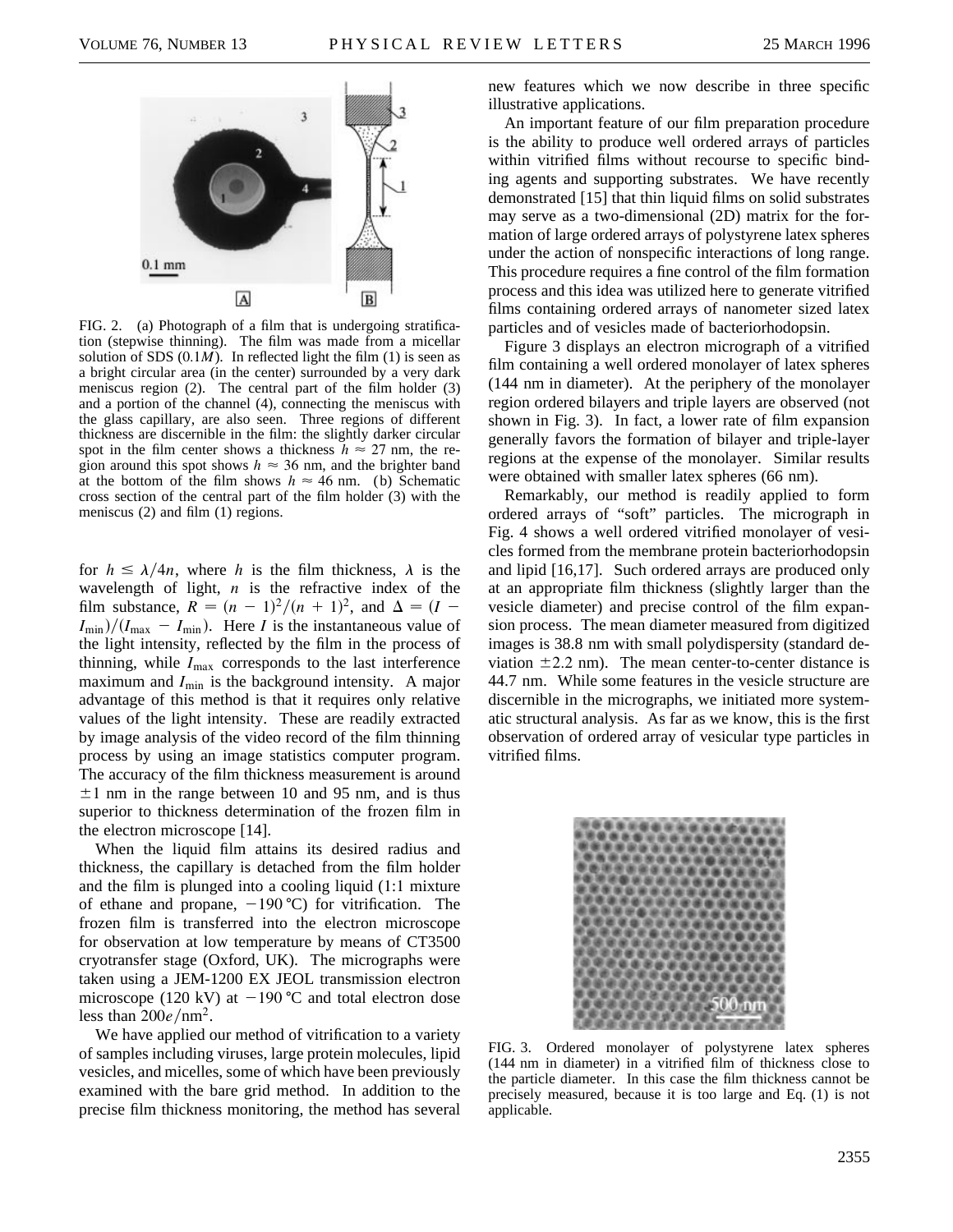

FIG. 4. Ordered monolayer of bacteriorhodopsin vesicles in a vitrified film. The liquid film thickness was 59 nm just before vitrification.

The third system we studied was the thinning film of surfactant micellar solutions. It has been known for many years [18] that in a certain range of concentrations liquid films prepared from micellar solutions thin in a stepwise manner—see Fig. 2. This "stratification" phenomenon has no explanation in the framework of the classical Derjaguin-Landau-Verwey-Overbeek theory [19]. Several alternative explanations have been proposed which differ in the assumed surfactant arrangement within the film. Some of them presume that the film contains more or less ordered layers of spherical micelles [12,20,21], while others accept that continuous surfactant bilayers are formed in the neighborhood of the film surfaces, along with the two adsorbed monolayers [13,22]—see Fig. 5. The stepwise film thinning is then attributed to the consecutive decrease



FIG. 5. Two alternative hypotheses for the stratification of films made from micellar solutions are discussed in the literature. In the first explanation [13,22], the film contains at least one continuous surfactant bilayer (along with the adsorbed monolayer) close to each of the film surfaces (a), and the last step in the process corresponds to one continuous bilayer (b). According to the second hypothesis  $[12,20,21]$ , the film contains more or less ordered layers of spherical micelles (c), and the last step corresponds to one layer of micelles (d).

in the number of these (micellar or continuous) layers in the film interior.

Cryoelectron microscopy permits the direct visualization of micelles and surfactant bilayers and it is particularly suitable to address this issue. Our method of film preparation offers one important advantage compared to previous cryomethods: We directly observe the stratification and are able to determine exactly at what "step" of the film evolution vitrification occurs, which is important because the surfactant structure inside the film could depend on the film thickness (Fig. 5).

To study the film stratification phenomenon, we performed experiments with solutions of the surfactant sodium dodecyl sulfate (SDS) at concentrations 0.03*M* and 0.1*M*. In this concentration range SDS forms spherical micelles of diameter 4.8 nm in bulk solution, each containing about 67 surfactant molecules [23]. We took electron micrographs of vitrified films of thicknesses 36 nm (0.03*M* SDS) and 27 nm (0.1*M* SDS). These thicknesses correspond to the last step of thinning [12,13] when presumably either one layer of micelles, or one continuous bilayer, is present inside the film—see Figs. 5(b) and 5(d). The micrographs revealed small particles, around 5 nm in diameter, which apparently are SDS micelles confined within the film. In some parts of the film poorly ordered "chains" and clusters of micelles can be discerned, but there is no long-range ordering. The average distance between the micelles in the film determined from micrographs (more precisely, this is the projection of the intermicellar distance on the film plane) appears slightly smaller than the average intermicellar distance in the bulk, which is calculated from the surfactant concentration and aggregation number. The fact that the thinnest films contain micelles (similar in size to those in the bulk solution) shows that no bilayers are present in the neighborhood of the film surfaces in this concentration range. These observations support previous models [20,21] of stratifying films, suggesting that their stability originates in the oscillatory structural forces created by the micelles. Obviously, for other surfactants and conditions the stratification could have a different origin and our method presents an appropriate tool for studying such systems.

In conclusion, the method for preparation of vitrified films we have developed offers advantages which make it promising for application in several areas. In colloid science the method becomes fascinating with the investigation of the mutual relationship between film stratification, thickness, and structure for systems composed of colloid particles (micelles, microemulsions, vesicles, protein molecules, etc.) or of liquid-crystal phases. The large size and precisely known thickness of the films make them suitable for the investigation of the physical-chemical properties of vitrified water (and aqueous solutions), such as its electron scattering cross section, surface tension, and viscosity. Finally, our method provides the scientist with